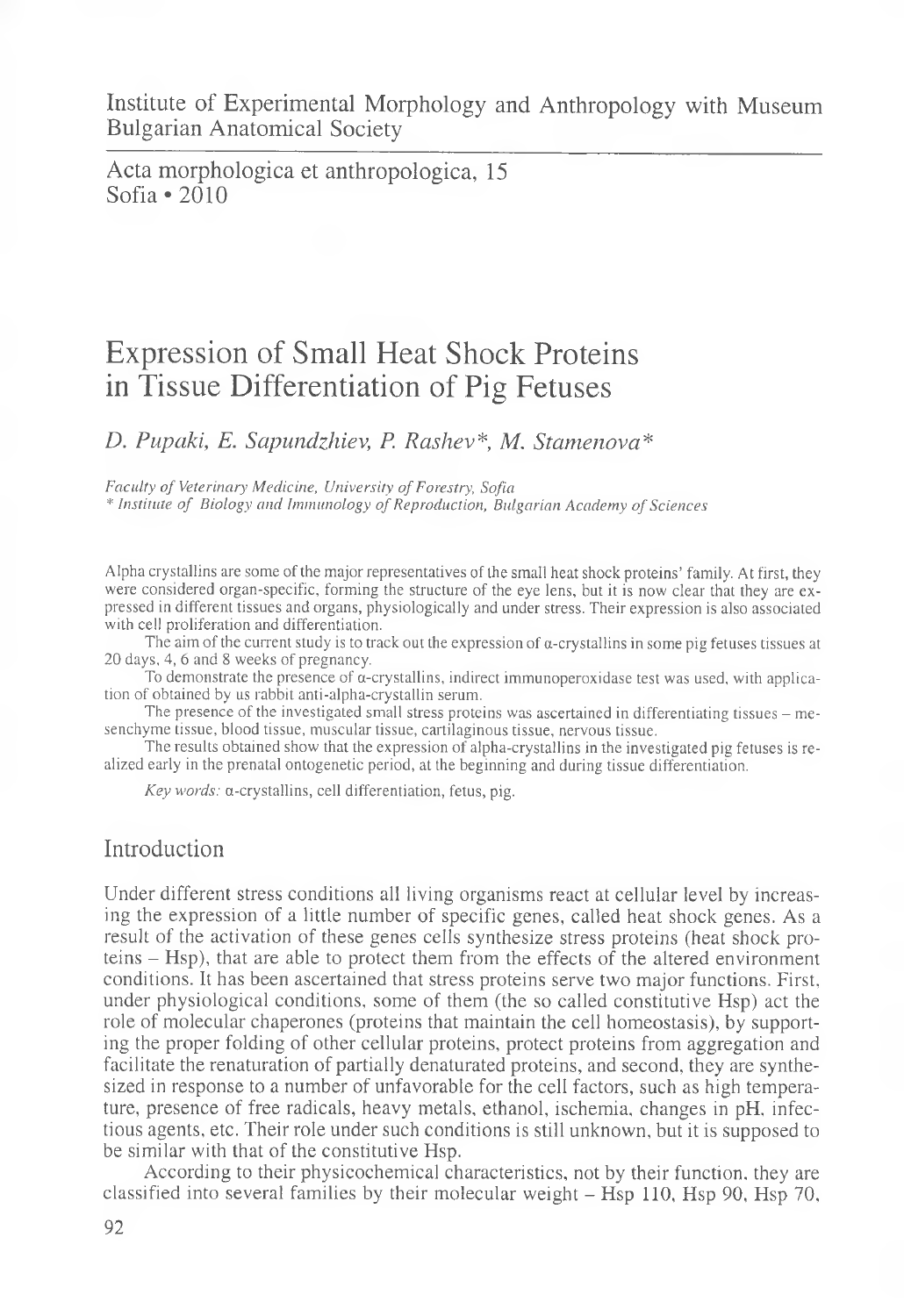Hsp 60 and sHsp (small heat shock proteins) with molecular weight of 20-30 kD. Alpha-crystallins are referred to the family of the small heat shock proteins, and they are actually heteropolymers that consist of two types of polypeptide subunits  $-\alpha A$  and  $\alpha B$ , both having a molecular weight of 20-30 kD. These subunits interact with each other, forming proteins with quaternary structure, whose molecular weight varies between 400 000 and 1 100 000 kD. At first, they were considered organ-specific, as they have been isolated from the eye lens. Recently it was proved that while  $\alpha$ A-crystalline is expressed mainly in the eye lens,  $\alpha$ B-crystalline is found in other ocular [5] and nonucular tissues in norm [1] and pathology [3], where it probably has a protective function in the presence of stress factors.

There is no data in the specialized literature about the constitutive expression of  $\alpha$ crystallins during the prenatal development of the pig. Researches in that direction would help clear up the relationship between stress proteins and the processes of tissue differentiation, which suggestions are already present in some sources. According to C h an g et al., 1995 [2], the ceramide that affects cell differentiation induces the expression of a-crystalline in NIH3T3 cells.

The aim of the current study is to trace the expression of  $\alpha$ -crystallins in tissues of early-stage pig fetuses, when the processes of tissue differentiation are running.

#### Materials and Methods

By Sephadex G-200 gel electrophoresis  $\alpha$ -crystallins were isolated from pig eye lens extract. The column was equilibrated with the elution buffer (0.05M Tris-HCl with pH 7.5, containing  $0,1M$  KCl, 10 mM  $\beta$ -mercaptoethanol) and a sample of 1 ml pig eye lens extract containing 11,8 mg/ml protein was placed upon the gel. Fractions of 2,5 ml were gathered from the elution. The presence of  $\alpha$ -crystallins in the fractions was verified by ELISA using immune anti-alpha-crystallin serum.

Rabbit immune serum against  $\alpha$ -crystallins was obtained by subcutaneous immunization. The first immunization was carried out using the fractions containing  $\alpha$ crystallins, emulgated in full adjuvant, and for the second and third - in incomplete adjuvant according to the scheme of Z i g l e r et al., 1980 [7]. Seven days after the last immunization blood sample was taken from the rabbit and the serum tested by ELISA.

The pig fetuses were separated into four groups, according to their stage of development  $-20$  days, 4 weeks, 6 weeks, 8 weeks. They were taken from a slaughterhouse, fixed in 10 % formaldehyde solution and embedded in paraffin. From each block 7  $\mu$ m sections were cut and mounted on adhesive coated microscope slides. On each slide two sections were mounted – a control and a test one. For verifying the localization of  $\alpha$ crystallins, avidin-biotin-peroxidase complex method has been used in the following sequence:

- Deparaffination and dehydration of the sections in xylol and passing (them) through successively decreasing solutions of alcohol for 3 min in each, at room temperature.

 $-$  Blocking of the endogenous peroxidase with  $3\%$  H<sub>2</sub>O<sub>2</sub>, for 10 min.

- Washing of the sections in PBS and blocking of the nonspecific binding with 2,5% horse serum for 20 min at room temperature in humidity chamber.

- Incubation of test sections with polyclonal rabbit anti-alpha-crystalline immune serum (primary antibody) and the controls with PBS, overnight at 4°C in humidity chamber.

- After washing with PBS three times, the sections were incubated with biotinylated horse anti-rabbit IgG (secondary antibody) for 60 min at room temperature.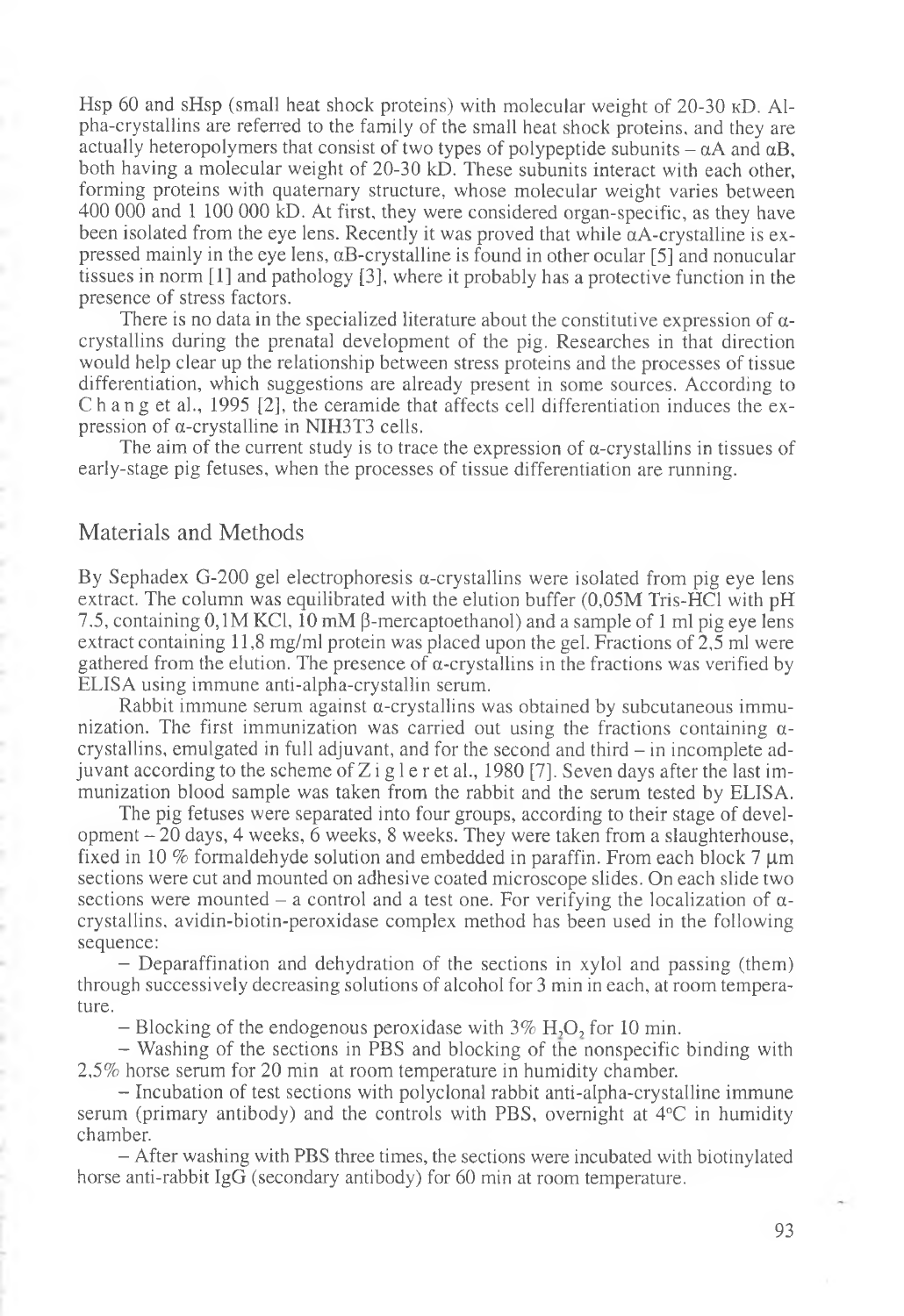*—* After washing again for three times in PBS, the sections were incubated with streptavidin-HRP for 45 min at room temperature.

— The reaction was visualized using 3,3'-diaminobenzidine tetrahydrochloride (DAB) as chromogen and stopped after 5 min with distilled water.

— The sections were counterstained with hematoxylin, dehydrated and coverslipped in Canada balsam.

All steps were performed using Universal Elite ABC kit (Vectastain, Burlingame, CA 94010). For locating the presence of  $\alpha$ -crystallins, the sections were examined with Olympus BX 40 microscope (Olympus Corp. Japan) and digital pictures were taken.

## Results and Discussion

*r*

The immunoperoxidase test revealed that  $\alpha$ -crystallins are expressed in different tissues of the investigated fetuses.

At the age of 20 days the degree of expression in mesenchyme tissue is imperceptible. The presence of  $\alpha$ -crystalins is observed in the developing mesenchyme tissue after the forth week. This temporary embryonic tissue is differentiated very early and consists of actively dividing cells that consequently differentiate in various directions.

The blood tissue, that is derived from the mesenchyme tissue, shows poor expression at the age of 20 days, but in the rest of the fetuses, the presence of  $\alpha$ -crystallins in the blood cells, observed in the hemopoetic organs, as well as those in the blood vessels is marked.

In differentiating cartilaginous tissue a strong expression of  $\alpha$ -crystallins was found. Until the age of 4 weeks the differentiation of the cartilaginous tissue has not started yet. At the age of 6 weeks expression is observed in developing cartilage, but the reaction is much stronger positive in the differentiating cartilaginous tissue at the age of 8 weeks. The cytoplasm localization of a-crystallins is clearly manifested.

The different types of muscle tissue start developing at different age. Firstly that happens with the cardiac muscle tissue, where the reaction for  $\alpha$ -crystallins is positive in all groups. A little fainter reaction is observed at the age of 20 days, when the differentiation of the cardiac muscle cells is just beginning.

Developing skeletal muscle fibers are observed not until the age of 8 weeks, when they show strongly positive reaction. At earlier stages the differentiation of the skeletal muscle tissue has not started yet. P. T a 11 o t, J. F. G r o n g n e t и J. C. D a v i d [2] have ascertained a reduction in the expression of  $\alpha$ -crystallins in skeletal muscles of piglets over the age of 28 days, when the differentiation of the skeletal muscle fibers has been already completed.

The nervous tissue is derived from the ectodermal cells of the nervous tube, which differentiate in two directions: glioblasts (located close to the lumen of the nervous tube, which consequently differentiate to become glial cells) and neuroblasts (located peripherally, precursors of the neurons). Positive reaction for  $\alpha$ -crystallins is observed in the cytoplasm and processes of the neuroblasts in all fetuses.

### Conclusion

On the basis of the results obtained we can conclude that the expression of the small heat shock proteins  $-\alpha$ -crystallins is carried out early during the prenatal development. The fact that stronger expression is observed in differentiating tissues (mesenchyme, blood, cartilaginous, muscle and nervous tissues) affords an opportunity to assume that a-crystallins are connected with the processes of tissue differentiation.